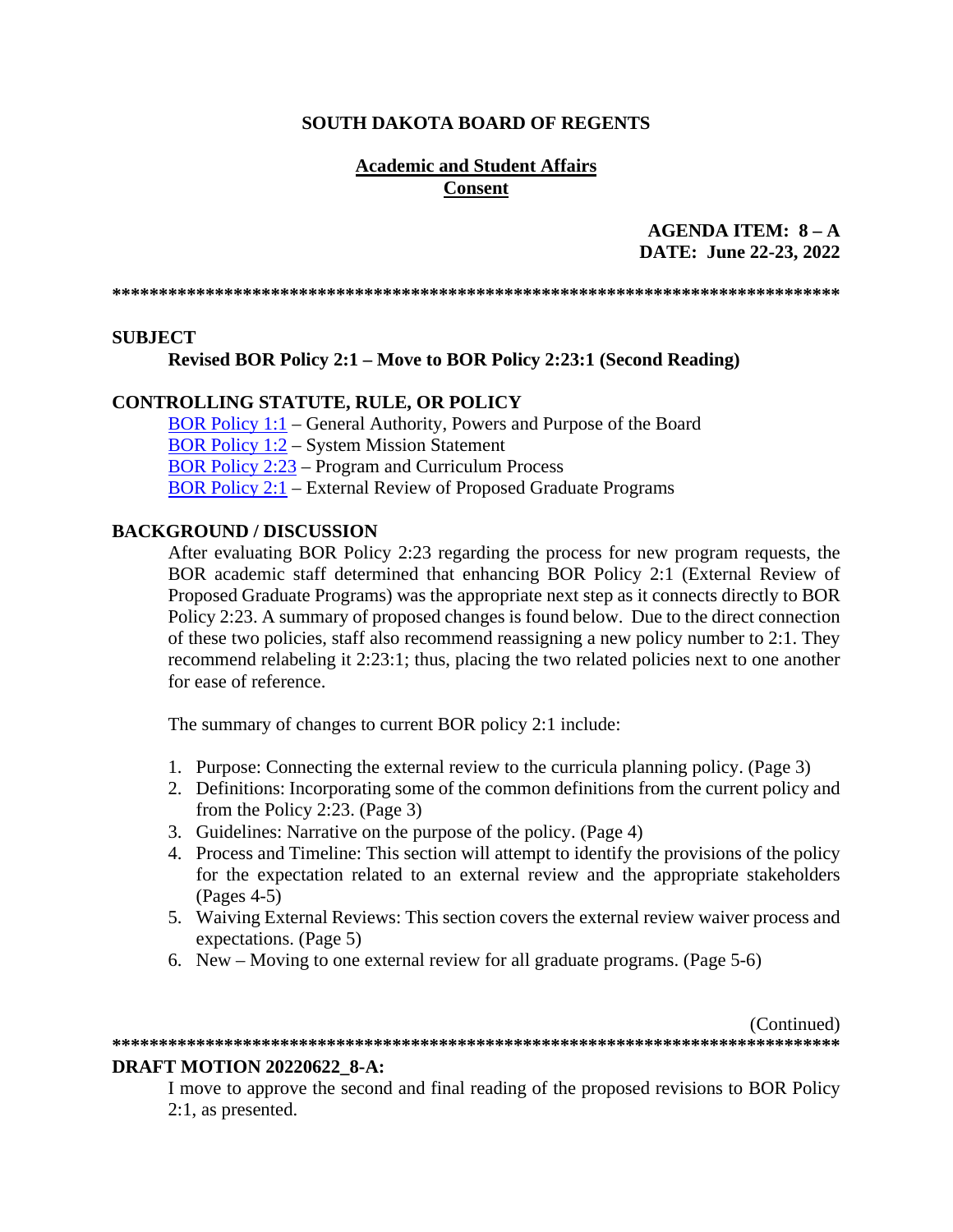Revised BOR Policy 2:1 June 22-23, 2022 Page 2 of 2

> The most substantive change to this policy can be found on pages 5-6 under Section E (Waiving the External Review). The proposed policy reflects the reasons a university may request a waiver. For example, a waiver may be requested due to an external site visit by an accreditor. If that waiver is granted, the expectation is that the final report from the site visit will be submitted to the Regents following its receipt. This will then close the loop for those new programs that have a waiver due to an external review process through the accreditation.

> A few other changes to this policy include updating the language of staff positions, allowing the campus to select a minimum of one external reviewer (but may add additional external reviewers as needed), and to allow an external review to be conducted virtually.

### **IMPACT AND RECOMMENDATION**

The timeline associated with this policy revision is:

- First Reading March 2022 BOR Meeting
- Second and Final Reading June 2022 BOR Meeting
- Guideline Revisions August 2022

This is the second reading of the policy. No other revisions have been made since the first reading at the March 2022 BOR meeting.

#### **ATTACHMENTS**

Attachment I – Proposed Revisions to BOR Policy 2:1 (Draft of New BOR Policy 2:23:1)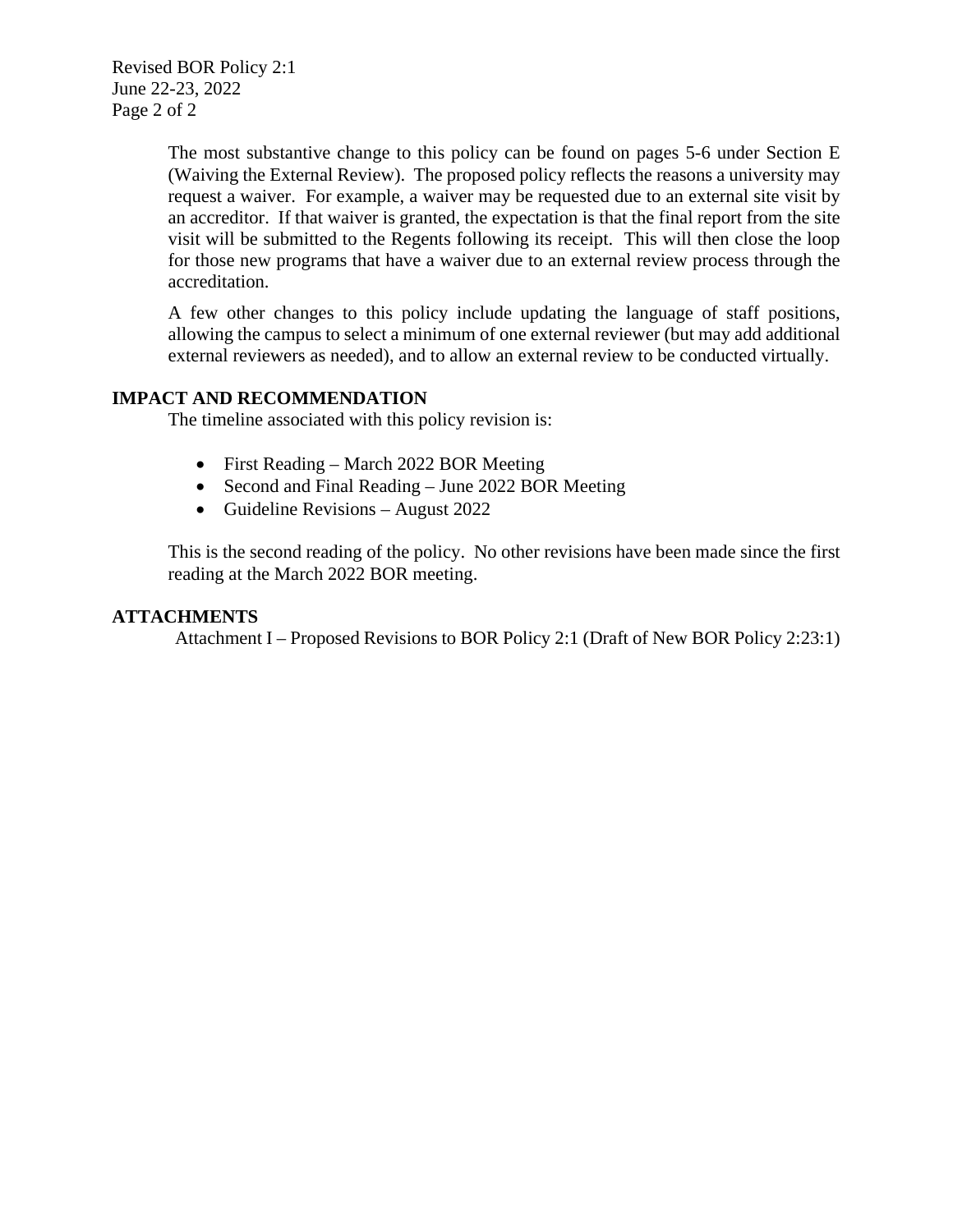# **SOUTH DAKOTA BOARD OF REGENTS**

# **Policy Manual**

### **SUBJECT:** External Review of Proposed Graduate Program

# **NUMBER: 2:42:23:1**

# **A. PURPOSE**

Supporting BOR Policy 2:23 with new graduate program requests, this policy serves Tto ensure proposed new graduate programs are of the highest quality. Therefore, an independent assessment of the program's planned curriculum, structure, staffing, facilities, equipmentequipment, and resources will be conducted by one or more qualified independent external consultants. The findings from the external review will be used to refine the proposed program prior to its submission to the Board of Regents for consideration.

# **B. DEFINITIONS**

- **1. External Review:** A review of a new graduate program proposal by an independent external consultant. The evaluation of a proposed new graduate program by an independent external consultant for the purpose of providing feedback to the university that will improve the planned new program.
- **2. Graduate Degree:** A student's primary area of study at the master's, specialist's, or doctoral level:
	- 2.1. **Master's Degree:** A program comprised of advanced study and course work beyond the bachelor's degree, typically in academic fields or professional fields.
	- 2.2. **Specialist's Degree:** A program which requires a minimum of 60 credit hours beyond a baccalaureate degree or a minimum of 30 credit hours beyond a master's degree.
	- 2.3. **Doctoral Degree:** The program is the highest academic qualification and is typically in research fields or professional fields.
- **3. Independent Eexternal Consultant:** A highly qualified expert in the discipline of the proposed new graduate program who is contracted by the Board of Regents on behalf of the university to evaluate the planned program through an external review.
- **4. New Program:** This policy applies to all graduate/professional (master, specialist, doctorate) degrees.
- **5. Site Visit:** The planned time in which the independent external consultant interviews campus stakeholders including university leaders, academic leaders, program faculty, and others as appropriate to fully understand the planned new graduate program as a part of the external review. The site visit should also present the independent external consultant the opportunity to evaluate the sufficiency of facilities, equipment, and resources necessary for the planned new graduate program, where appropriate. The site visit may be conducted on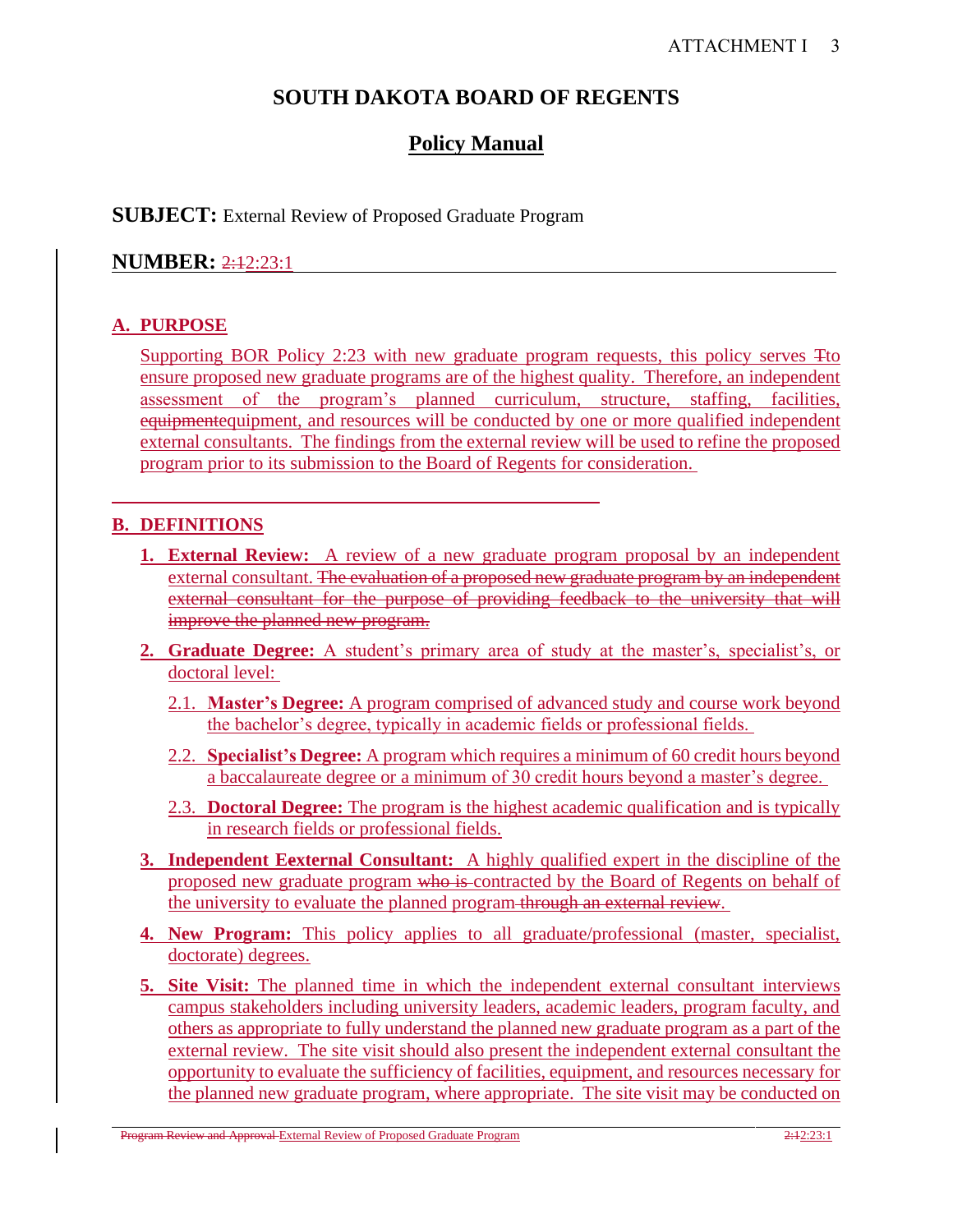campus or virtually, based on the method most appropriate to the proposed new program and most feasible for the independent external consultant and university.

# **C. POLICY STATEMENTS**

- **1.** Board of Regents Policy 1:0, 1:1 and SDCL § 13-49 through § 13-53 provides the authority to govern academic programming.
- **2.** Independent external consultants retained by the Board shall evaluate proposals for new graduate programs unless waived by the Executive Director.
- **3.** The Board shall receive copies of all consultants' reports.
- **4.** In the event a waiver is provided due to an accreditation review, then the report from that accreditation review will be submitted to the Board at their next regularly scheduled meeting following the final report.
- **5.** The university shall where appropriate implement best practices, curriculum programming that enhances the overall program, and reflect recommendations where they advance student outcomes.

# **D. PROCESS AND TIMELINE**

AAC Guidelines will provide more additional information on the process via the Graduate Program Guide.

#### **1. Selection of Consultants**

- 1.1. The university requesting the new graduate program shall compile a list of at least five (5) potential consultants and provide the list to the System Chief Academic Officer (CAO)through the system academic affairs process. The system academic affairs designee or his/her designee. The CAO shall recommend consultants to the Board of Regent BoardExecutive Director or designee; the Board may delegate the selection of consultants to the ExecutiveDirector..
- 1.2. At least minimum of one consultant shall review all graduate program proposals. proposed master's level program; at least two consultants shall review a proposed doctoral program.
- 1.2.1.3.An update will be provided to the Board of Regents Committee A.

#### **2. Agreements, Fees, and Expenses**

- 2.1. The CAO or his/her designeeThe system academic affairs staff shall inform consultants of evaluation expectations and required reports.
- 2.2. Each consultant shall execute a written consulting agreement. The system academic affairs staff will set the pricing and each consultant shall execute a written consulting agreement.

 $2.1$ .

2.2.2.3. The university proposing the program shall pay consultant fees and expenses.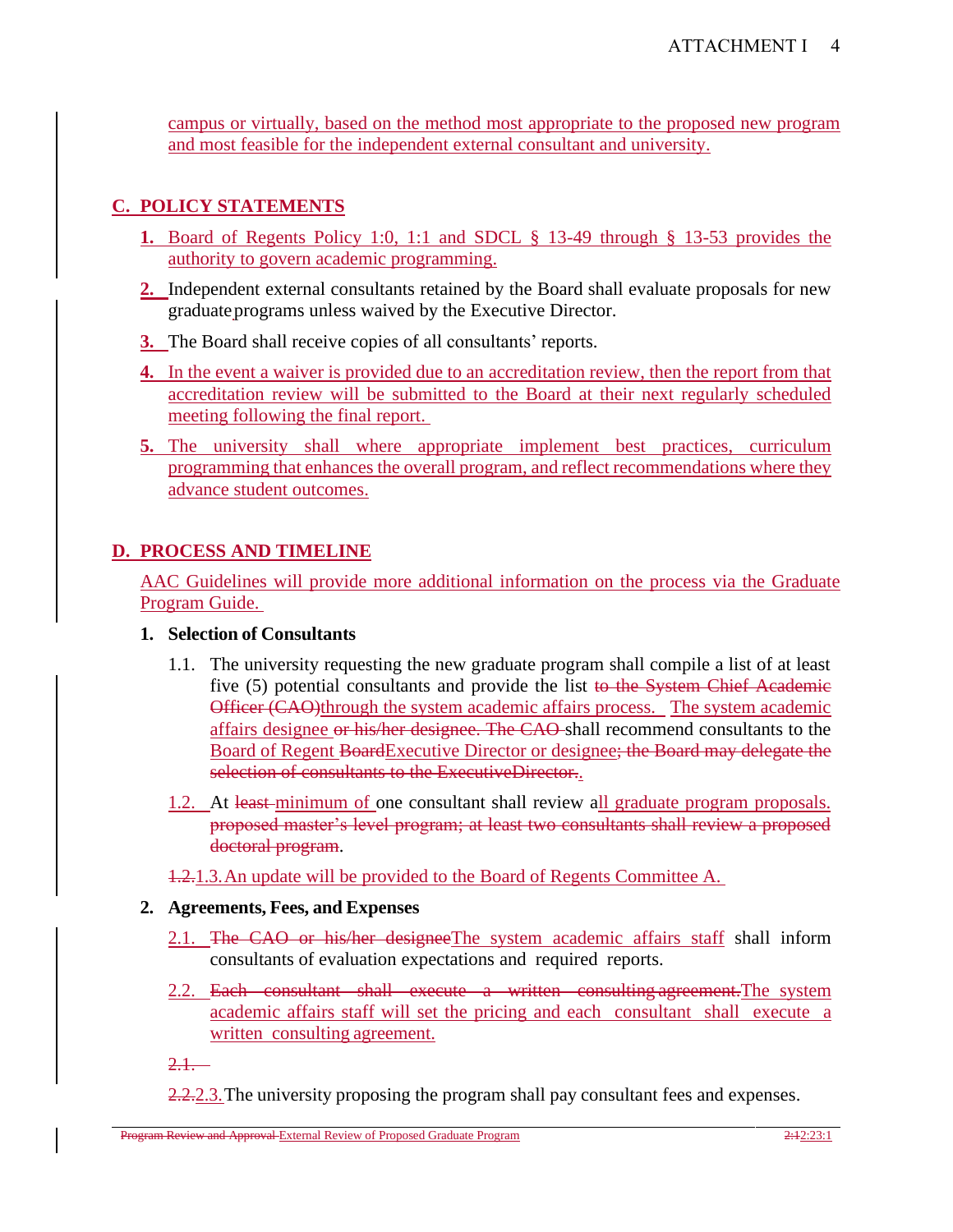# **3. The Evaluation Process**

- 3.1. The CAO or his/her designeesystem academic affairs staff, in cooperation with the university, shall provide each consultant with materials related to the proposed program.
- 3.2. The system academic affairs staff CAO or his/her designee shall schedulearrange a visit to the university.
- 3.3. The visit can be virtual if all parties agree to this experience, setting.
- $3.4.$  so that the consultant Consultant  $(s)$  may will conduct interviews and if in person, will examine facilities and equipment.
- 3.5. At least one member of the Board academic affairs staff shall accompany the consultant(s) during the visit to the university.
- 3.2.3.6. The Board academic affairs Board staff present during a campus visit meeting/visit shall participate in an exit interviewwith the consultant(s).
- 3.3.3.7. Consultants shall meet with university staff at multiple levels of authority, including faculty proposed to teach in the new program, department and/or college leadership (e.g., dean(s), department head, program director, etc.) and university leadership (president, provost, dean(s), etc.).
- 3.8. The Board academic affairs staffCAO or his/her designee shall arrange to receive a final written report from consultants within thirty days.
- 3.9. Board academic affairs The CAO or his/her designee may request an executive summary of major findings prior to thirty days as needed.
- 3.4.3.10. Consultants may prepare individual reports or a joint report that clearly indicates any differences in opinion.
- 3.5.3.11. Board academic affairs The CAO, upon receipt of the written report(s), shall provide a copy to the vice president of academic affairs and the president of the university.

# **4. The University Response**

- 4.1. The university may prepare a formal written response to recommendations made by the consultant(s).
- 4.2. The university shall submit a revised proposal request if the consultant(s) recommend(s) significant changes in the program.
- 4.3. The university's response may include requests for new courses recommended by the consultant(s).

# **5.E. PROCESS AND TIMELINEWAIVING THE EXTERNAL REVIEW**

5.1.

**6.** Waiving the External Review

The Board of Regents Executive Director may waive the external review. This can occur for